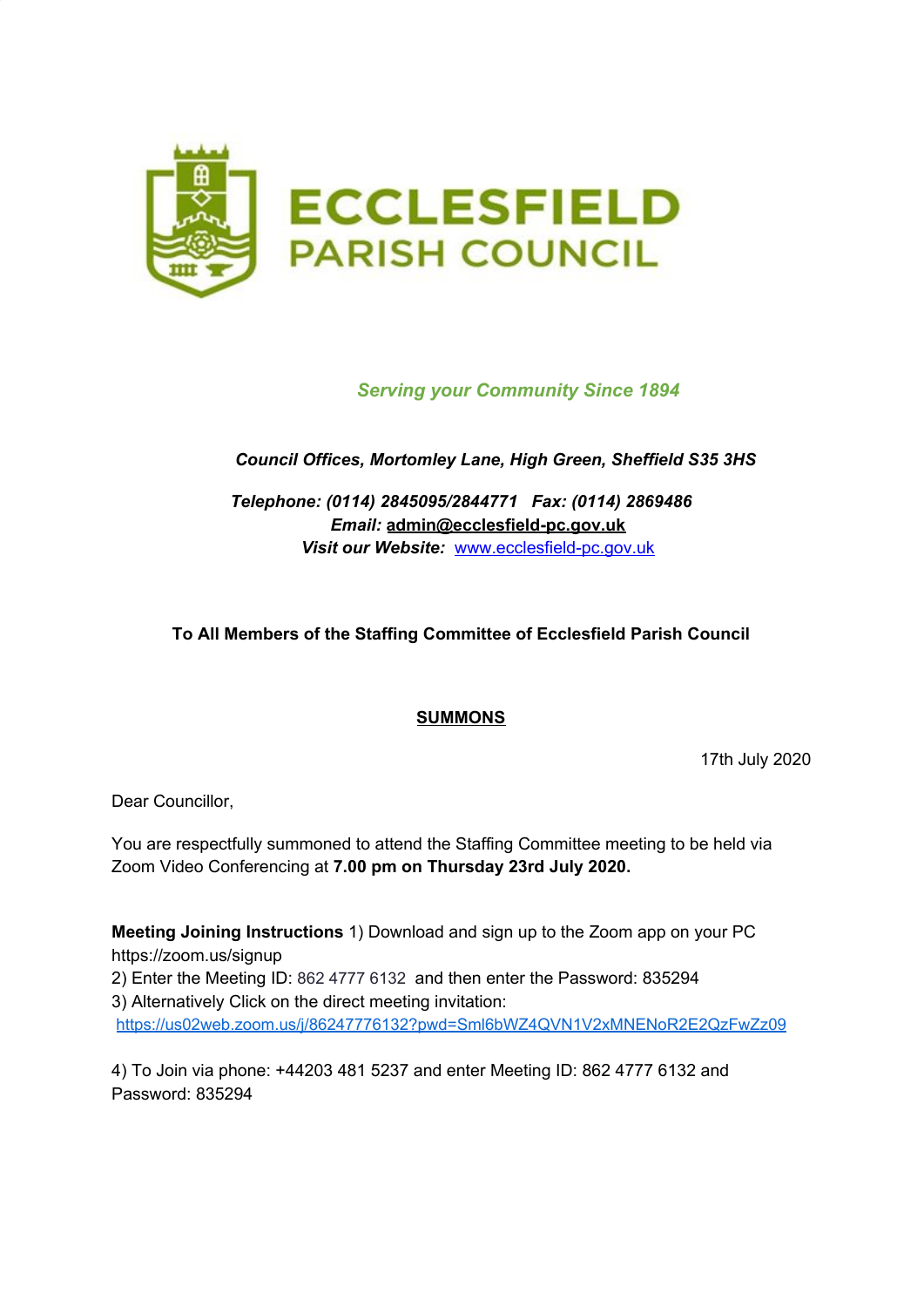### **Committee Membership**

Cllr Carol Levery [Chairman] Cllr John Housley [Ex-Officio] Cllr John Brownrigg [Ex-Officio] Cllr Terry Bawden Cllr Victoria Bowden Cllr Tracy Grantham Cllr Paul Swift

**Recording of Council Meetings** Under the Openness of Local Govt. Bodies Regulations 2014, members of the public may now film, photograph and make audio recordings of the proceedings of the formal Council meeting, though not, under current legislation, of the Public Participation session, as this is not part of the formal agenda of the meeting. Recording activity should be respectful to the conduct of the meeting and behaviour that disrupts the meeting (such as oral commentary) will not be permitted.

### **Public Participation**

• Notice is given that at a time agreed by the meeting, 15 minutes may be set aside for members of the public to make representation on the business of the agenda for the meeting • Any member of the public shall not speak for more than three minutes.

• A question asked by a Member of the Public during Public Participation shall not require a response or debate during the meeting though the Chairman may direct that a written response will be provided subsequent to the meeting.

### **Public Bodies (Admission to Meetings) Act 1960**

Meetings shall be open to the public unless their presence is prejudicial to the public interest by reason of the confidential nature of the business to be transacted or for other special reasons. The public's exclusion from part or all of a meeting shall be by a resolution which shall give reasons for the public's exclusion in accordance with the Public Bodies (Admission to Meetings Act) 1960.

Yours sincerely

Carol Levery

Carol Levery

Chair of Staffing Committee (in the absence of a Proper Officer)

Ecclesfield Parish Council

#### **Chairman's announcement**

Prior to the commencement of the meeting, the Chairman will outline the procedure for this remote meeting to ensure that the meeting is effective and lawful including:

- Councillors must observe the council's code of conduct during the meeting.
- Voting procedure.
- Public session and exclusion of the press and public procedures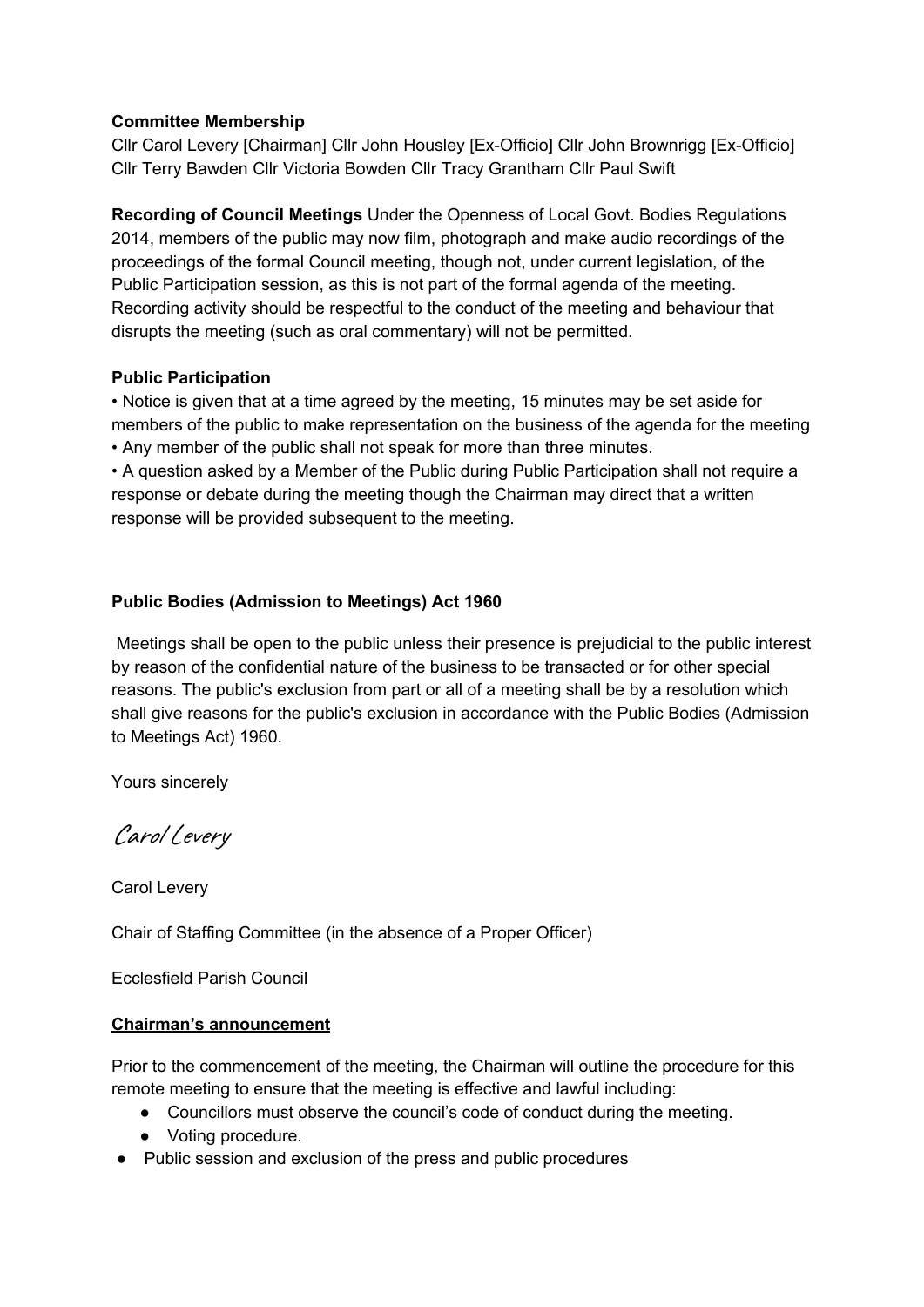- Anyone wishing to record is asked to let the Chairman of the meeting know prior to the start of the meeting. The meeting is being recorded by the council.
- All councillors present are required to state their name prior to the commencement of the meeting.

# **AGENDA**

### **17. Apologies and Reasons for Absence**

To receive apologies for absence from members and to consider the reasons for absence.

### **18. Press and Public Exclusion**

To identify any items for discussion that may require the exclusion of the press & public.

#### **19**. **Declarations of Interest**

To receive any declarations of personal and/or disclosable pecuniary interests from members on items to be discussed at this meeting.

### **20. Staffing Committee minutes.**

To receive the minutes from the staffing committee meeting on 25<sup>th</sup> June 2020 for information. Attached pages 1 and 2.

#### **21. Consider the invoice for services from the previous Locum Clerk**

### **22. Consider recruitment of a Locum Clerk**

#### **23. Consider appointment of a Clerk/RFO.**

- **23.1** To consider the hours for the Clerk post currently 25 hours per week
- **23.2** To consider the salary range for the Clerk post currently New SCP 31-35
- **23.3** To consider the proposed timetable for recruitment. Advertising: August 2020, closing date:04/09/2020, shortlisting:w/c 07/9/2020, Letters to interviewees 11/09/2020, interviewing Tuesday 22/09/2020 and presentation to Council Thursday 01/10/2020
- **23.4** To identify sites for advertising the Clerk/RFO position
- **23.5** To consider the membership of the interview panel for the Clerk/RFO position